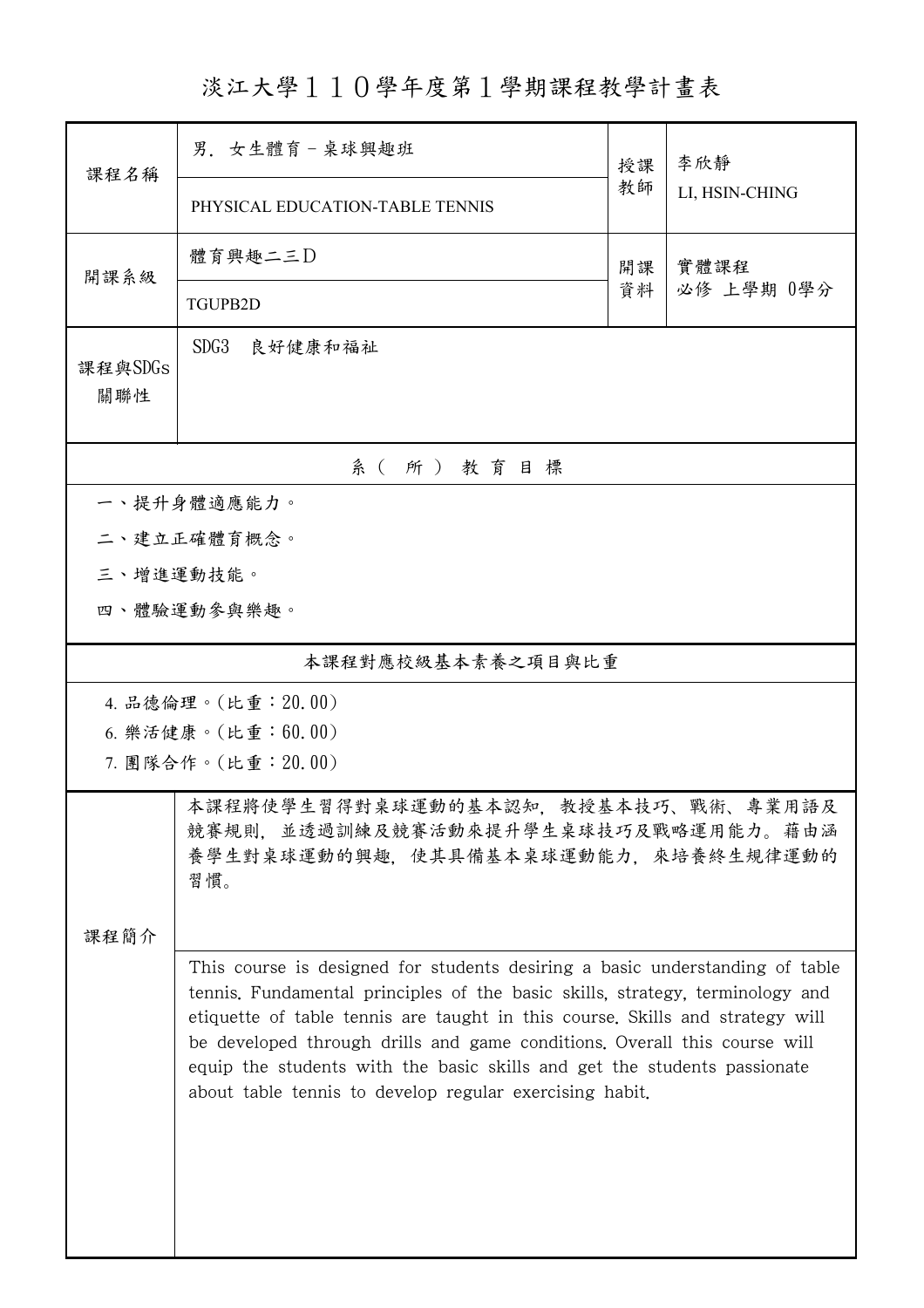## 本課程教學目標與認知、情意、技能目標之對應

將課程教學目標分別對應「認知(Cognitive)」、「情意(Affective)」與「技能(Psychomotor)」 的各目標類型。

一、認知(Cognitive):著重在該科目的事實、概念、程序、後設認知等各類知識之學習。

二、情意(Affective):著重在該科目的興趣、倫理、態度、信念、價值觀等之學習。

三、技能(Psychomotor):著重在該科目的肢體動作或技術操作之學習。

| 序<br>號         | 教學目標(中文)                                          |                            |            | 教學目標(英文)                                                                                                       |                        |  |  |  |
|----------------|---------------------------------------------------|----------------------------|------------|----------------------------------------------------------------------------------------------------------------|------------------------|--|--|--|
| 1 <sup>1</sup> | 1.瞭解桌球運動的各種攻防技<br>術, 及其運動的特殊性                     |                            |            | 1. Demonstrate understanding of the various<br>techniques of table tennis.                                     |                        |  |  |  |
|                | 2 2.做出正確的桌球擊球動作。                                  |                            |            | 2. Demonstrate effective and correct table tennis<br>skills.                                                   |                        |  |  |  |
| $\overline{3}$ | 3.藉由精熟的桌球技戰術及競賽能<br>力,促進身心健康,享受運動樂<br>趣。          |                            |            | 3. Demonstrate proficiency in basic technical, alliance<br>technical and competition capacity of table tennis. |                        |  |  |  |
|                | 4 4.瞭解桌球比賽規則遵守紀律,養<br>成團隊合作精神。                    |                            |            | 4. Demonstrate understanding of the rules and<br>strategies of table tennis.                                   |                        |  |  |  |
|                | 5 5.培養運動精神, 展現良好的社會<br>倫理。                        |                            |            | 5. Display a high level of sportsmanship and game<br>etiquette.                                                |                        |  |  |  |
|                | 教學目標之目標類型、核心能力、基本素養教學方法與評量方式                      |                            |            |                                                                                                                |                        |  |  |  |
| 序號             | 目標類型                                              | 院、系 $(\text{m})$<br>核心能力   | 校級<br>基本素養 | 教學方法                                                                                                           | 評量方式                   |  |  |  |
| 1              | 認知                                                |                            | 467        | 講述、討論、實作                                                                                                       | 討論(含課堂、線<br>上)、活動參與    |  |  |  |
| 2              | 技能                                                |                            | 467        | 講述、實作                                                                                                          | 測驗、實作、活動參與             |  |  |  |
| 3              | 技能                                                |                            | 467        | 講述、實作                                                                                                          | 討論(含課堂、線<br>上)、實作、活動參與 |  |  |  |
| $\overline{4}$ | 情意                                                |                            | 467        | 講述、實作                                                                                                          | 實作、活動參與                |  |  |  |
| 5              | 情意                                                |                            | 467        | 講述、實作                                                                                                          | 實作、活動參與                |  |  |  |
|                | 授課進度表                                             |                            |            |                                                                                                                |                        |  |  |  |
| 週<br>次         | 日期起訖                                              | 内 容 (Subject/Topics)<br>備註 |            |                                                                                                                |                        |  |  |  |
|                | $110/09/22$ ~<br>110/09/28                        | 1.課程介紹2. 握拍、球感練習、反手推球      |            |                                                                                                                |                        |  |  |  |
| 2              | $110/09/29$ ~<br>正手平擊球<br>1.<br>110/10/05         |                            |            |                                                                                                                |                        |  |  |  |
| 3              | $110/10/06 \sim$<br>發上旋球<br>分組<br>1.<br>110/10/12 |                            |            |                                                                                                                |                        |  |  |  |
| 4              | $110/10/13$ ~<br>移位步伐(一)<br>1.<br>110/10/19       |                            |            |                                                                                                                |                        |  |  |  |
| 5              | $110/10/20$ ~<br>移位步伐(二)<br>1.<br>110/10/26       |                            |            |                                                                                                                |                        |  |  |  |
| 6              | $110/10/27$ ~<br>正手殺球<br>1.<br>110/11/02          |                            |            |                                                                                                                |                        |  |  |  |